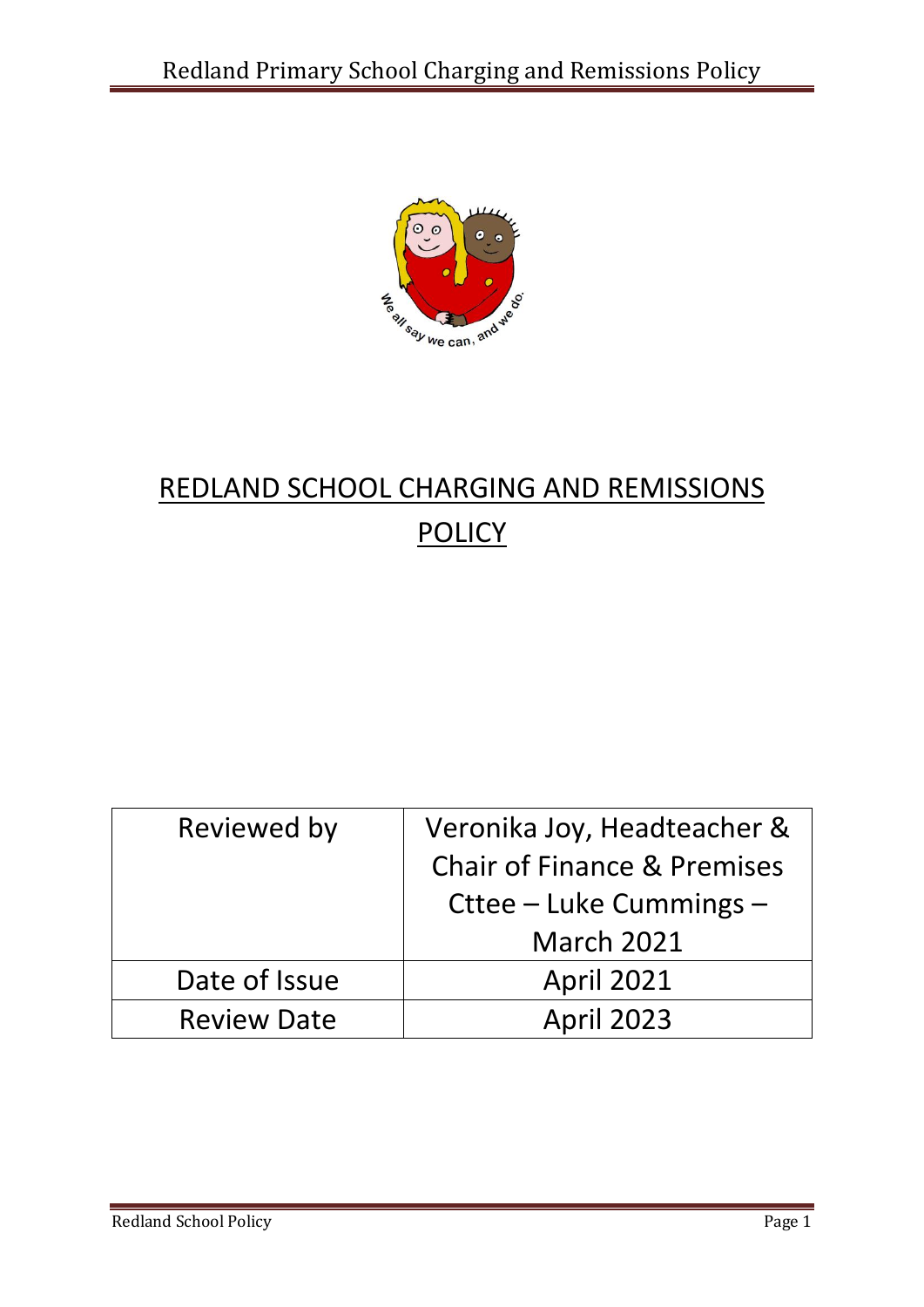## **Introduction**

Redland School wishes to provide all pupils with the best possible educational opportunities within the limits of available funding. The Education Act 1996 sets out the law on charging for school activities and states that education during normal school hours (and out of school hours where related to preparation for prescribed examinations) is to be free of any compulsory charge to parents. The Governors endorse this principal.

It is recognised, however, that many educationally valuable activities are dependent on financial payments from parents. Without this support the school would not be able to maintain the quality and breadth of the educational programme it currently provides to pupils. The school's objective is to keep financial payments to a minimum and to ensure, as far as possible that all children are able to participate irrespective of their circumstances.

The law recognises and accepts that charges may be made to parents in certain defined circumstances – provided a) that the activities for which charges will be made have been identified by the school and b) that the basis on which charges will be reduced or waived (remissions) has been explained to parents.

If the activity or visit cannot be funded without the support of parental contributions or charges, it will be made clear to the parents at the outset. In the event of insufficient support, the activity will be cancelled.

## **Admissions**

No charges will be made for admission.

## **School Meals**

No charge will be made for pupils entitled to free school meals. Charges will be made to all pupils not entitled to free school meals at an amount determined by the local authority, contractor or governing body of the school as appropriate.

## **Public Examinations**

No charges will be made for entering pupils for public examinations that are set out in regulations.

## **Day Visits**

ie topic specific day trips.

Included under this heading will be such activities as visits to museums, farms, theatres, leisure centres and other such venues as the teaching staff considers appropriate.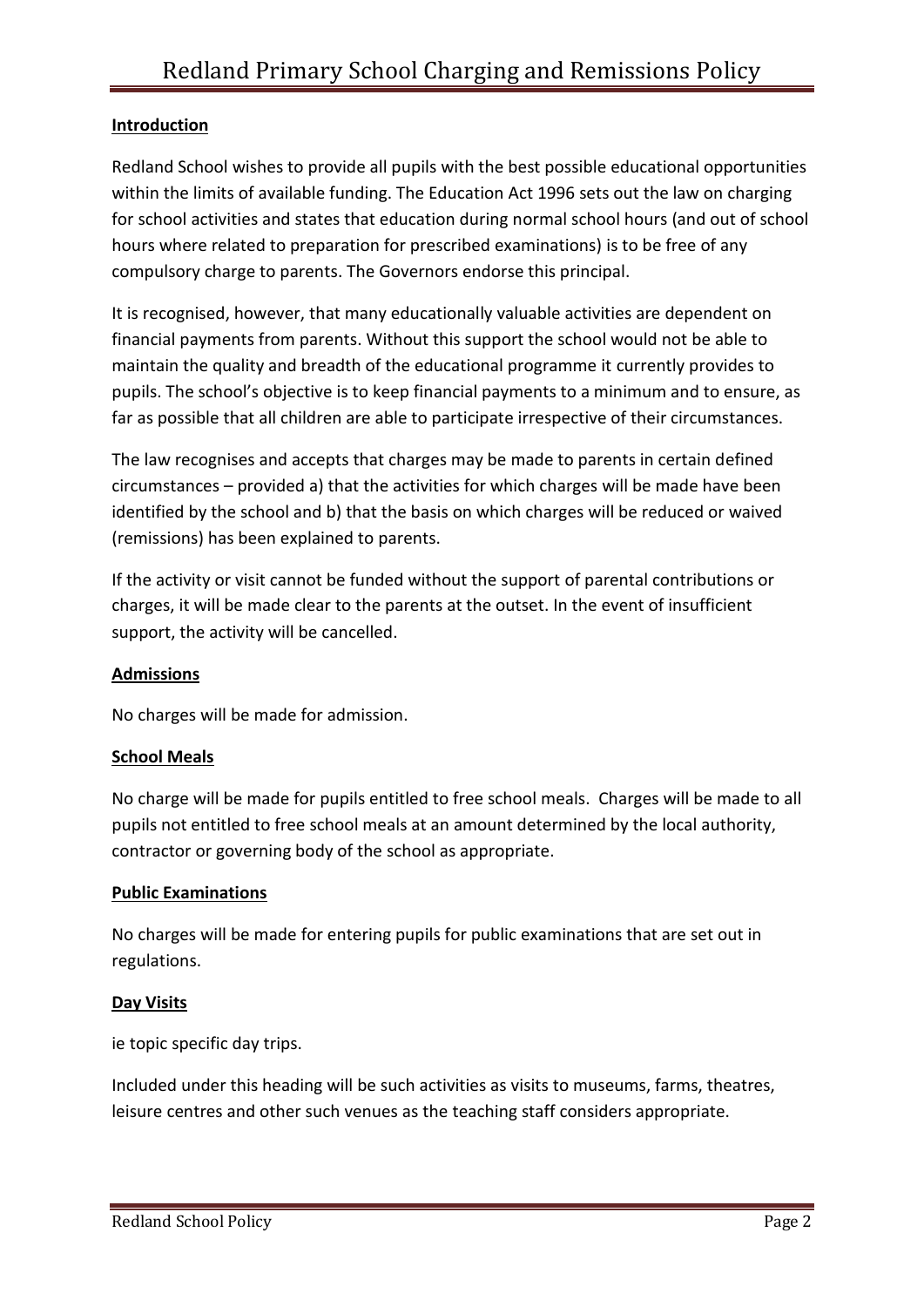For visits occurring in school time the school will invite a payment contribution from parents to meet costs. If the extent of available funds (including the contributions) do not cover the cost of the trip then unfortunately trips may be cancelled.

## **Swimming Lessons**

Swimming lessons form part of the national curriculum and, when available, they will be funded by the school.

So as to avoid the lessons taking too much time out of the school day the school will arrange transport to and from swimming lessons.

The school will invite voluntary contributions to assist in covering the cost of the transport related to swimming lessons. In the event that transportation costs are not met by the extent of the donations a decision may need to be taken to cancel that transport.

# **Residential Visits**

EG: Braeside, Wick Court and Lee Abbey

Whilst the school are not obliged to provide residential trips they are considered to be a marvellous tool for enhancing the children's learning and life skills. The school therefore take pride in the amount that they are able to offer and the age range catered for across the school. No residential trip is obligatory and is therefore a parental choice.

Some of the residential trips the school offers are partly during school time and others mostly out of school time.

Where school time is taken up on the trip the education provided will be funded by the school. Parents will be charged for the full cost of children's board and lodgings unless statutory exceptions apply (see remissions below). Voluntary contributions may be sought on occasion.

## **Music Lessons**

Although the law states that all education provided during school hours must be free, music lessons are an exception to this rule. Charges may be made for tuition in playing a musical instrument, for either an individual pupil or groups of any appropriate size to play a musical instrument or to sing. Charges may only be made if the teaching is not an essential part of either the National Curriculum or a public examination syllabus that the pupil is being prepared for at the school.

The charging for instrumental music tuition provided by external teachers, on school premises, is a matter for agreement between the parents and the music teacher.